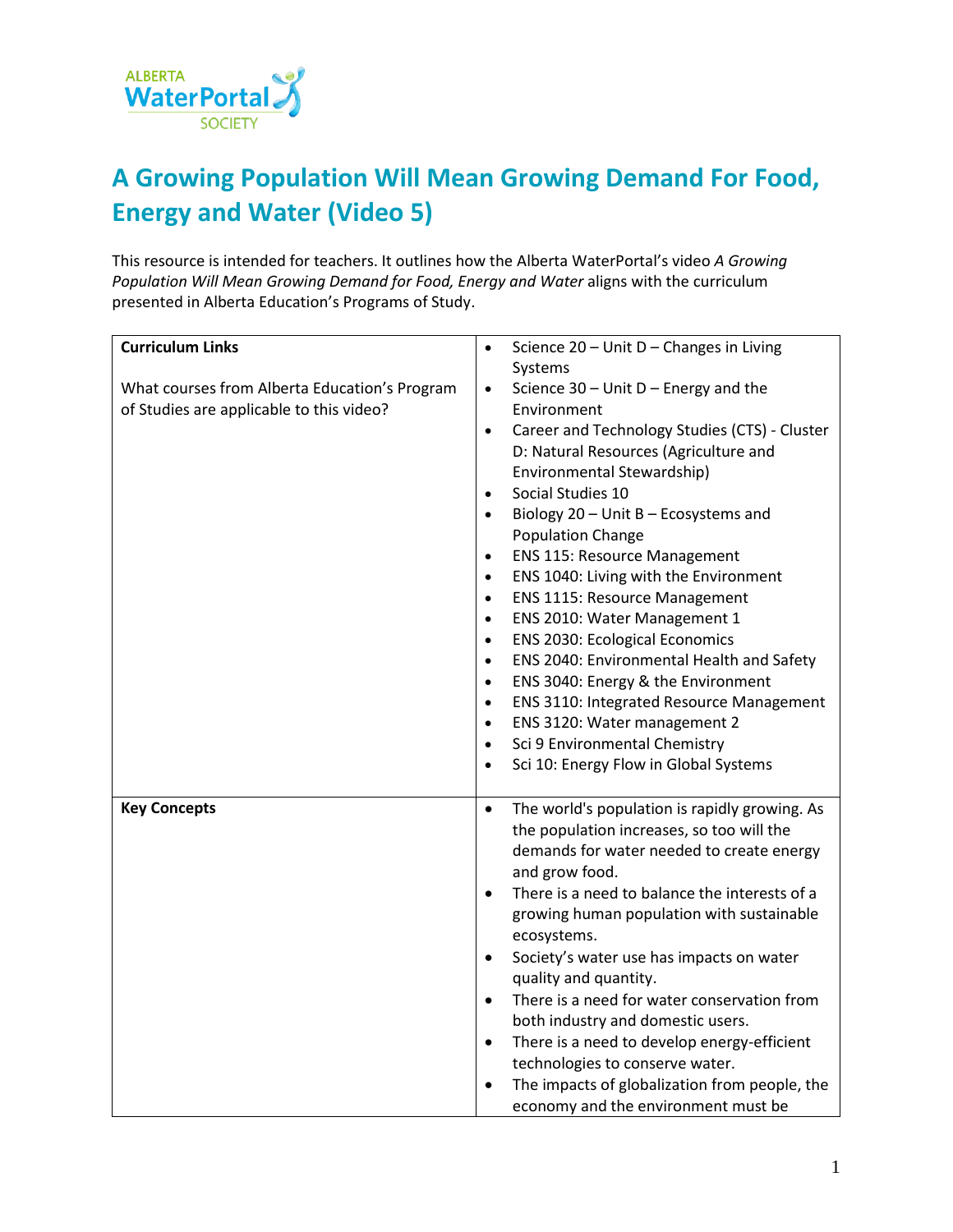

|                          | studied to ensure water quality is<br>maintained.<br>Actions and policies associated with<br>$\bullet$<br>globalization impact the environment.<br>Globalization affects individuals and<br>$\bullet$<br>communities (migration, technology,<br>agricultural issues, pandemics, resource<br>issues, contemporary issues).<br>More water users will have to share the same<br>$\bullet$<br>amount of water while producing more.<br>The agriculture industry is expected to face<br>$\bullet$<br>the greatest impact of a growing population,<br>and has begun implementing ways to<br>conserve water while producing more food.<br>New practices and innovations will conserve<br>$\bullet$<br>water supplies and help Alberta meet the |
|--------------------------|-----------------------------------------------------------------------------------------------------------------------------------------------------------------------------------------------------------------------------------------------------------------------------------------------------------------------------------------------------------------------------------------------------------------------------------------------------------------------------------------------------------------------------------------------------------------------------------------------------------------------------------------------------------------------------------------------------------------------------------------|
|                          | world's growing demands for food and<br>energy.                                                                                                                                                                                                                                                                                                                                                                                                                                                                                                                                                                                                                                                                                         |
| <b>Objectives</b>        | Students will investigate the potential<br>$\bullet$<br>impacts of population growth on local and<br>global populations.<br>Students will explore some of the<br>$\bullet$<br>technologies used to mitigate the risks on<br>energy and food supplies due to the rising<br>population.<br>Students will look at the impact of water<br>$\bullet$<br>conservation efforts on a local and global<br>scale.                                                                                                                                                                                                                                                                                                                                 |
| <b>Glossary of Terms</b> | Irrigation: the application of controlled amounts<br>of water to plants at needed intervals. Irrigation<br>helps to grow agricultural crops, maintain<br>landscapes, and revegetate disturbed soils in dry<br>areas and during periods of less than average<br>rainfall.                                                                                                                                                                                                                                                                                                                                                                                                                                                                |
|                          | Thermoelectric generation: The conversion of<br>thermal energy to electrical energy.<br>Thermoelectric generation relies on a fuel source<br>(e.g. fossil, nuclear, biomass, geothermal, or<br>solar) to heat a fluid to drive a turbine.                                                                                                                                                                                                                                                                                                                                                                                                                                                                                               |
|                          | <b>Generator:</b> A machine that converts mechanical<br>energy to electricity for transmission and<br>distribution over power lines to domestic,<br>commercial, and industrial customers.                                                                                                                                                                                                                                                                                                                                                                                                                                                                                                                                               |